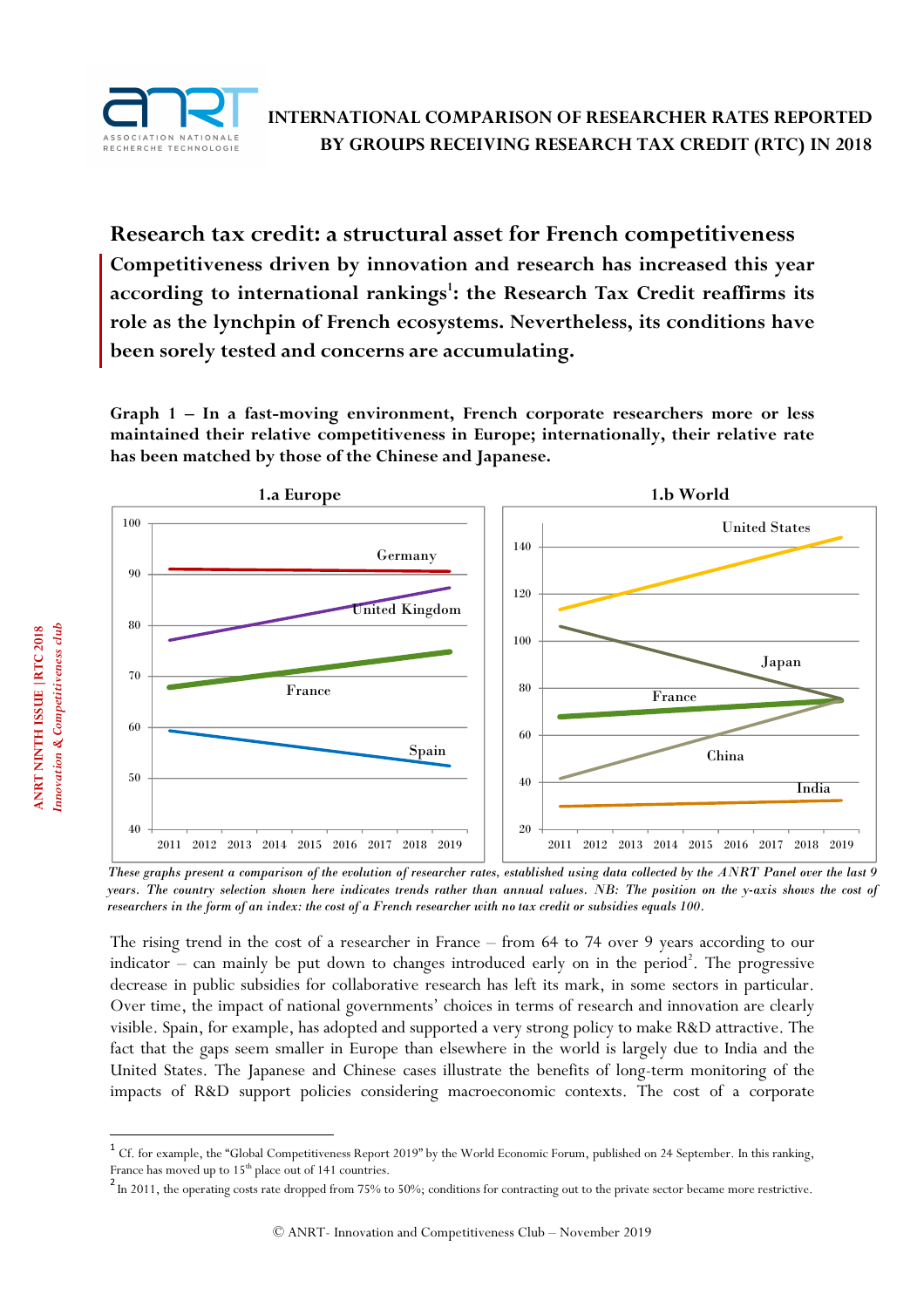researcher that has moved closer to the French standard from 20 points higher (Japan) does not mean the same thing as a move from 20 points lower (China). National research competitiveness is relative by definition. An apparent improvement may illustrate a deflationary trend; or on the contrary, an apparent deterioration may indicate a certain overheating that conveys optimism.

All of our Panel members agree that a shift is imminent: the situations and research policies pursued in Germany, Spain, the United Kingdom and the United States alone are judged critical and likely to influence the rankings established over the last decade.





This year, the Panel compared the average cost of researchers in 17 countries. With a rate of 74, France occupies a central position, at the same level as Korea.

Leaving India and the United States to one side, the rate doubles from the lowest (Poland) to the highest (Germany). The perception of the gap between these two countries is even more striking given their geographic proximity. This tension also explains the German decision to establish a tax research credit from 1 January 2020 (see below).

The British come in at 77, a historically low level. This position results from a reform of the country's R&D tax relief in April 2016 (creation of *Research and Development Expenditure Credit, RDEC*) and an increase in rates for SMEs dating from 2014. These improvements automatically translate into an increment in RDEC, which amounted to more than 5 billion euros in 2017.

Rates in the United States, which have risen to 146, are about double that of French rates, impacted by a scarcity of researchers and insufficient renewal of their numbers.

**<sup>|100 =</sup> Cost in France with no RTC or subsidies |**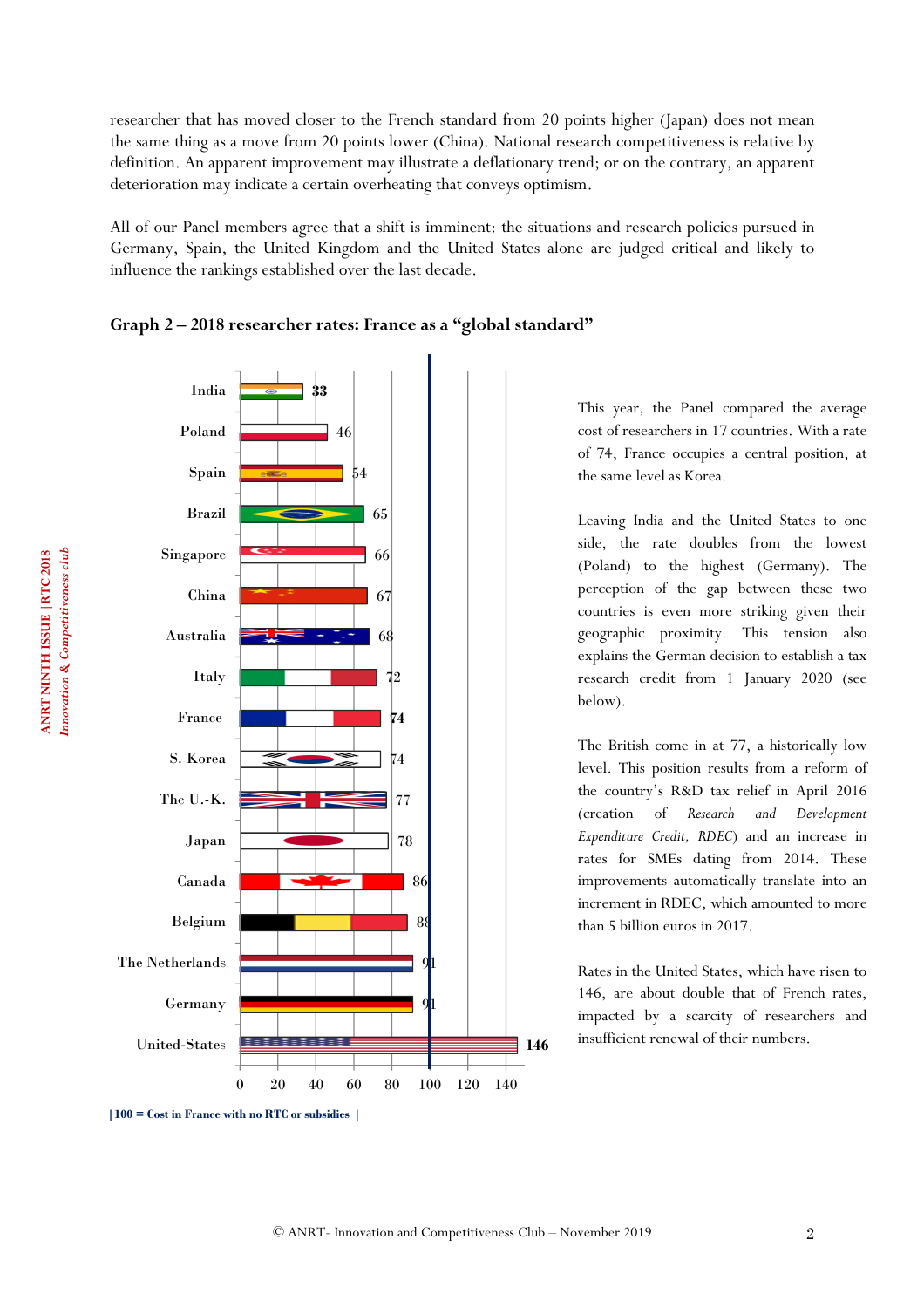

**Graph 3 – In 2018, out of 17 countries, French industrial research maintained its position** 

**Key: The size of each flag is proportional to R&D staff in the panel companies. The position on the y-axis shows the cost of researchers in the form of an index: the 100 mark is the cost of a French researcher with no tax credit or subsidies.** 

Corporate researchers on the ANRT 2019 panel mainly contribute to R&D activities on French sites. In general, Europe is their primary location region, followed by Asia and the Americas. The countries in which the Panel companies' R&D teams are located have all established tax incentive measures – with the exception of Germany, the most expensive country in the world for locating research after the USA. However, a German law on research aid, the *Forschungszulagengesetz,* voted on 7 November 2019, will attempt to correct this situation with the establishment of an RTC accessible to German companies from 2020. To obtain this *steuerliche Forschungsförderung*, or research tax subsidy, at a rate of 25% for a maximum benefit of 500,000 euros, companies must comply with the eligibility conditions of the Frascati Manual (OECD, 2015).

According to attractiveness surveys published in 2019, France has moved up and is now the leading destination for R&D investments (reinforcement or creation of R&D centres) in Europe. As announced in this study in 2018, the virtuous dynamics that RTC stimulated are now becoming more concrete. To change the credit now, just as it is starting to make French R&D sites more attractive, would have damaging consequences. While France has presented a clear, stable model over recent years, other countries constantly adjust their measures to boost their competitiveness. Therefore, at comparable levels of scientific and technical skills, and even within a few percentage points, positive differences are extremely valuable for a country.

## **Caution, attractiveness is fragile: proof by example**

The attractiveness of a country is a fragile affair. When asked, major research employers on the ANRT panel suggest that differences in researcher costs in geographically close countries have a significant impact. This variable attractiveness is not only the result of corporate R&D expenditure being subject to RTC. However, a slow erosion resulting from successive political decisions in the form of ostensibly minor cutbacks does not just undermine confidence – it ends up having economic impacts.

This is the effect of the 2020 French finance bill, and changes in the way that lump-sum operating expenditure is calculated. The reduction of the rate of eligible staff expenditure from 50% to 43% should, all things being equal elsewhere, lead to financial savings of about 200 million euros. This 'minor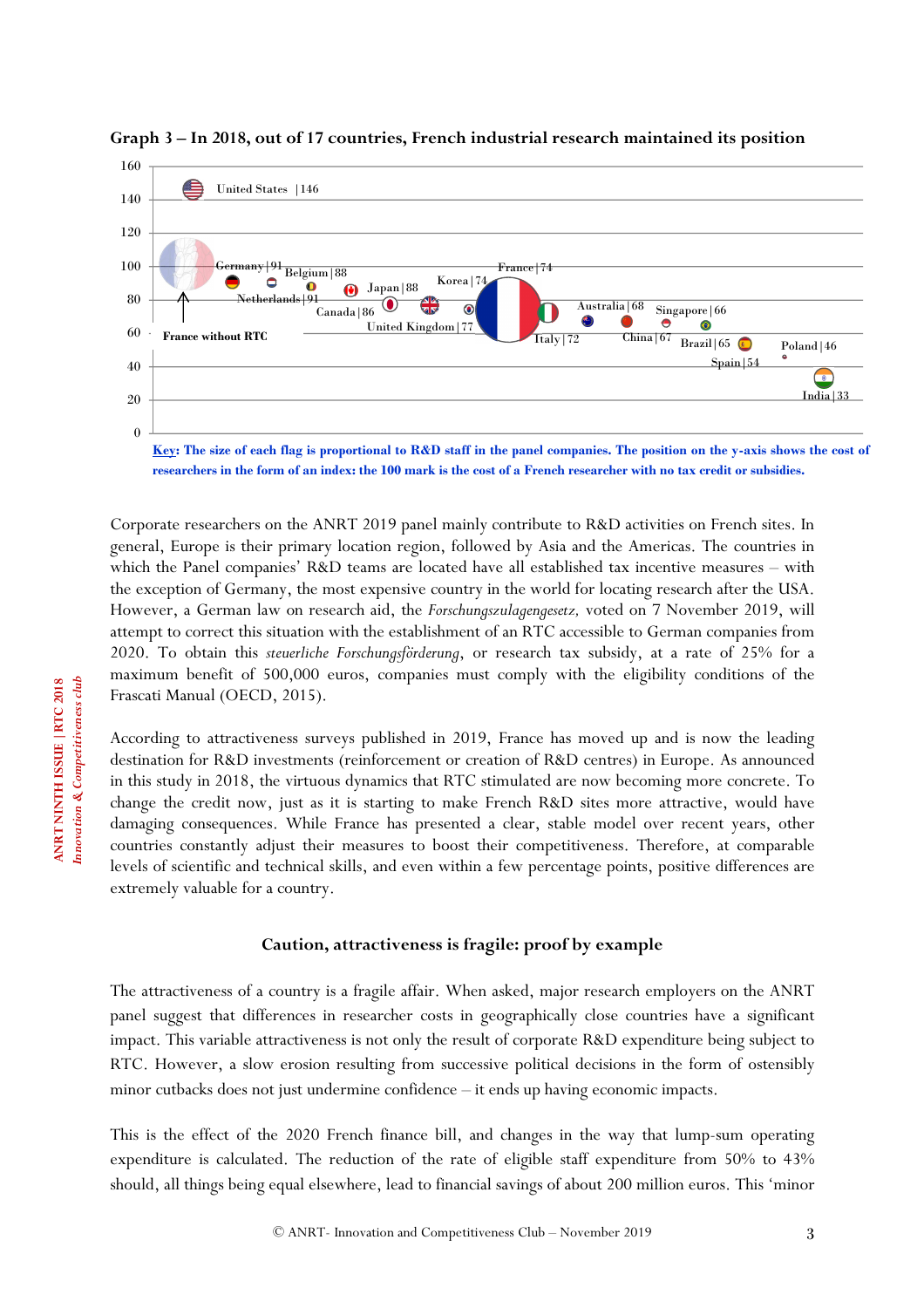technical measure', which is supposed to have a marginal impact on RTC for individual beneficiaries, is in fact worth putting into figures. **For the members of the Panel, the outcome is estimated to be an average loss of 3.5% of their research tax credit.** Automatically, in the absence of additional changes in the United Kingdom, from 2020 the average cost difference is likely to work to the advantage of corporate researchers on British sites.

The government's firm position of maintaining RTC in its current format has worked to avoid the advent of a potentially much more harmful change. The calculation of RTC, which is back on the parliamentary agenda this year with the ambition of "better management of public debt", could be implemented at the scale of corporate tax integration, and not, as currently, at the level of each industry that carries out R&D. The legislator has established a cap of 100 million euros of research expenditure, beyond which the RTC rate is divided by six (5% instead of 30%). This arrangement thus naturally curtails the support offered to research and innovation-intense companies that choose to invest in R&D in France. If this measure, which is being increasingly pushed by its supporters, were to be implemented, the savings would be very low compared to the negative impacts. On the basis of the calculations made, **the Panel companies concerned estimate that they would on average lose more than half of their RTC**. Graph 4 (below) sets out the consequences for the competitiveness of national research. The corporate researcher rate in France would become comparable to that in Germany and the Netherlands, i.e. one of the highest in the world. In the mid term, numbers of R&D personnel in companies located in France would also tend to decrease.

# **Graph 4 – Estimation of the impact of RTC in the case where capping would apply at the level of tax integration (and considering the anticipated evolution of operating costs)**



**Key: The size of each flag is proportional to R&D staff in the panel companies. The position on the y-axis shows the cost of researchers in the form of an index: the 100 mark is the cost of a French researcher with no tax credit or subsidies.** 

One of the justifications put forward in this proposal to modify the RTC is that user companies "would artificially create subsidiaries once they had reached the ceiling to be able to benefit from the full rate again". The Panel members concerned made a list of all changes concerning their subsidiaries. From 2008 to 2018:

- 1 company had a positive creation/destruction outcome;
- 4 did not change at all;
- 3 saw the number of their R&D subsidiaries go down (and even halved!). They thus chose to organize their research in the way that suited them best, independently from loss of earnings.

It is therefore incorrect to say that the biggest users of RTC systematically tend to adjust their organization choices to obtain potential financial gains. As fittingly stated in the annex, "Only the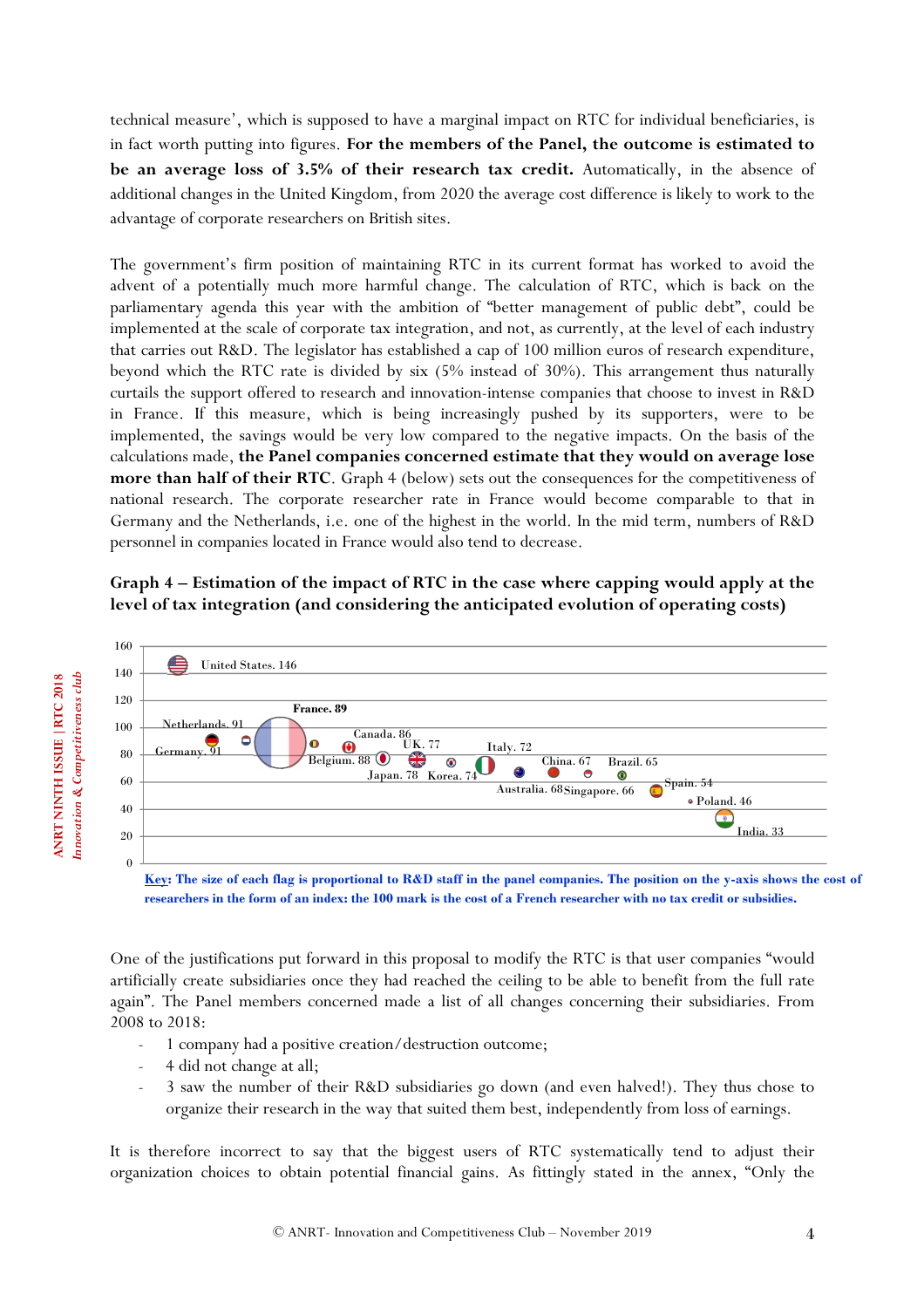absence of a ceiling would avoid a windfall effect. An upper limit defines the optimum expected by public authorities. A cap indicates the maximum research investment that the country expects. As a result, it is more favourable to those that make a small share of their research investment in France; it is less favourable to those that make French sites their main global research hubs."

> \* \* \*

*Fifteen international groups, members of ANRT (National Association for Research and Technology) that carry out part of their research in France, this year accepted once again to calculate and communicate to ANRT the comparative cost price of their researchers (including direct aid and tax credit) in the countries where they invest in research.* 

*These groups invest over 14 billion euros in research in the world; this year close to 70,000 researchers were included in this comparison, with a wide variety of areas of application.* 

*They have R&D teams in over 30 countries and yet on average over half of their employees are based in France! And the reason is not just habit or patriotism. The simple explanation comes down to one word: competitiveness (cost and non-cost).*